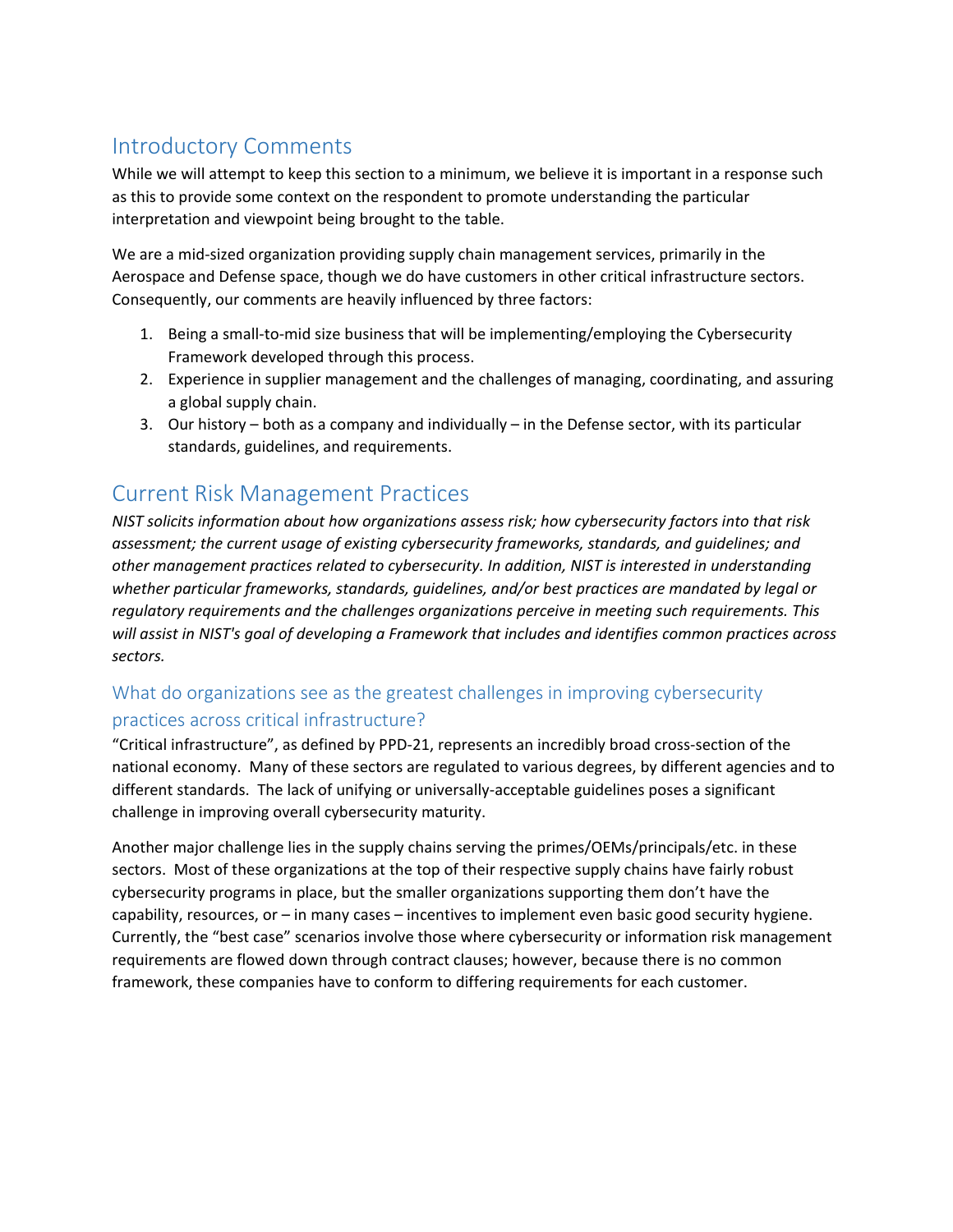### What do organizations see as the greatest challenges in developing a cross-sector standards-based Framework for critical infrastructure?

Each of these sectors – and the departments or agencies that oversee them – are "heavyweight" industries in their own right. Some of them (i.e., Defense) have their own information assurance and cybersecurity guidelines and processes which have been developed over years and represent substantial investment from both government and industry. We do not believe a cross-sector framework that is simply a union of these various sector-specific standards can be effective; consequently, individual sectors must be willing to adjust – or abandon – their specific standards. This will be a significant challenge, and the current wording of the Executive Order isn't strong enough to push through this hurdle.

## Describe your organization's policies and procedures governing risk generally and cybersecurity risk specifically. How does senior management communicate and oversee these policies and procedures?

We utilize ISO/IEC 27001, and have an information security risk management process consistent with the standard. We can say with relative confidence that our specific policy is pretty "standard" as compared with other companies, and can offer little fresh insight to NIST or other readers in this area.

#### Where do organizations locate their cybersecurity risk management program/office?

Our organization splits this function between our Business Technology (BT) and Quality and Compliance (Q&C) departments. Business Technology has primary responsibility for cybersecurity policies, procedures, controls, monitoring, etc., while Q&C is ultimately accountable for the enterprise risk management function.

#### How do organizations define and assess risk generally and cybersecurity risk specifically?

We utilize ISO 27001, and have an information security risk management process consistent with the standard. We can say with relative confidence that our specific policy is pretty "standard" as compared with other companies, and can offer little fresh insight to NIST or other readers in this area.

### To what extent is cybersecurity risk incorporated into organizations' overarching enterprise risk management?

Within our organization, cybersecurity is deeply embedded into our overall risk management. The nature of our business involves possessing and managing a large amount of our customers' and their suppliers' data, and as such the protection of that information is a very prominent part of our risk management strategy.

However, in working with small/medium suppliers, or larger suppliers who only peripherally participate in critical infrastructure sectors (i.e. suppliers whose products are leveraged in multiple industries), we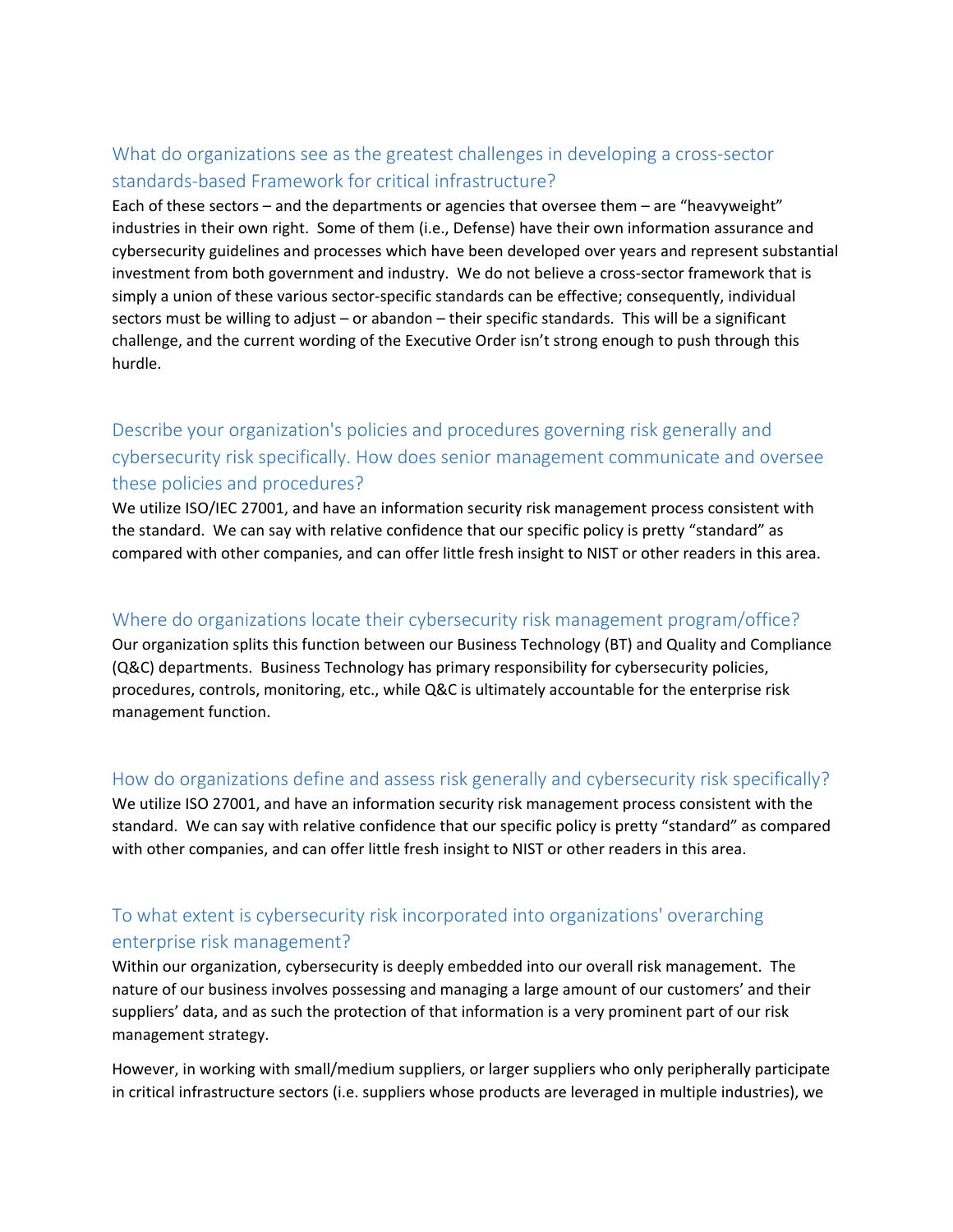frequently find that this is not the case. Many of these organizations do not have a well-developed cybersecurity awareness, culture, or program, and consequently cybersecurity does not play much role in their risk management approach.

What standards, guidelines, best practices, and tools are organizations using to understand, measure, and manage risk at the management, operational, and technical levels?

Nothing unique to offer here.

What are the current regulatory and regulatory reporting requirements in the United States (e.g. local, state, national, and other) for organizations relating to cybersecurity? There are several good resources available to address reporting requirements at the national and state level (public websites). Some sector-specific reporting requirements can be difficult to navigate.

What organizational critical assets are interdependent upon other critical physical and information infrastructures, including telecommunications, energy, financial services, water, and transportation sectors?

Looking at our own business and the companies we work with, the answer to this is – for all intents and purposes – everything.

What performance goals do organizations adopt to ensure their ability to provide essential services while managing cybersecurity risk? Nothing unique to offer here.

If your organization is required to report to more than one regulatory body, what information does your organization report and what has been your organization's reporting experience?

We do not have regular reporting requirements to any regulatory bodies, and fortunately have not had to report any incidents or breaches to date. We are required by many of our customers to provide annual self-attestations of compliance to certain controls, and go participate in customer assessments of our cybersecurity program.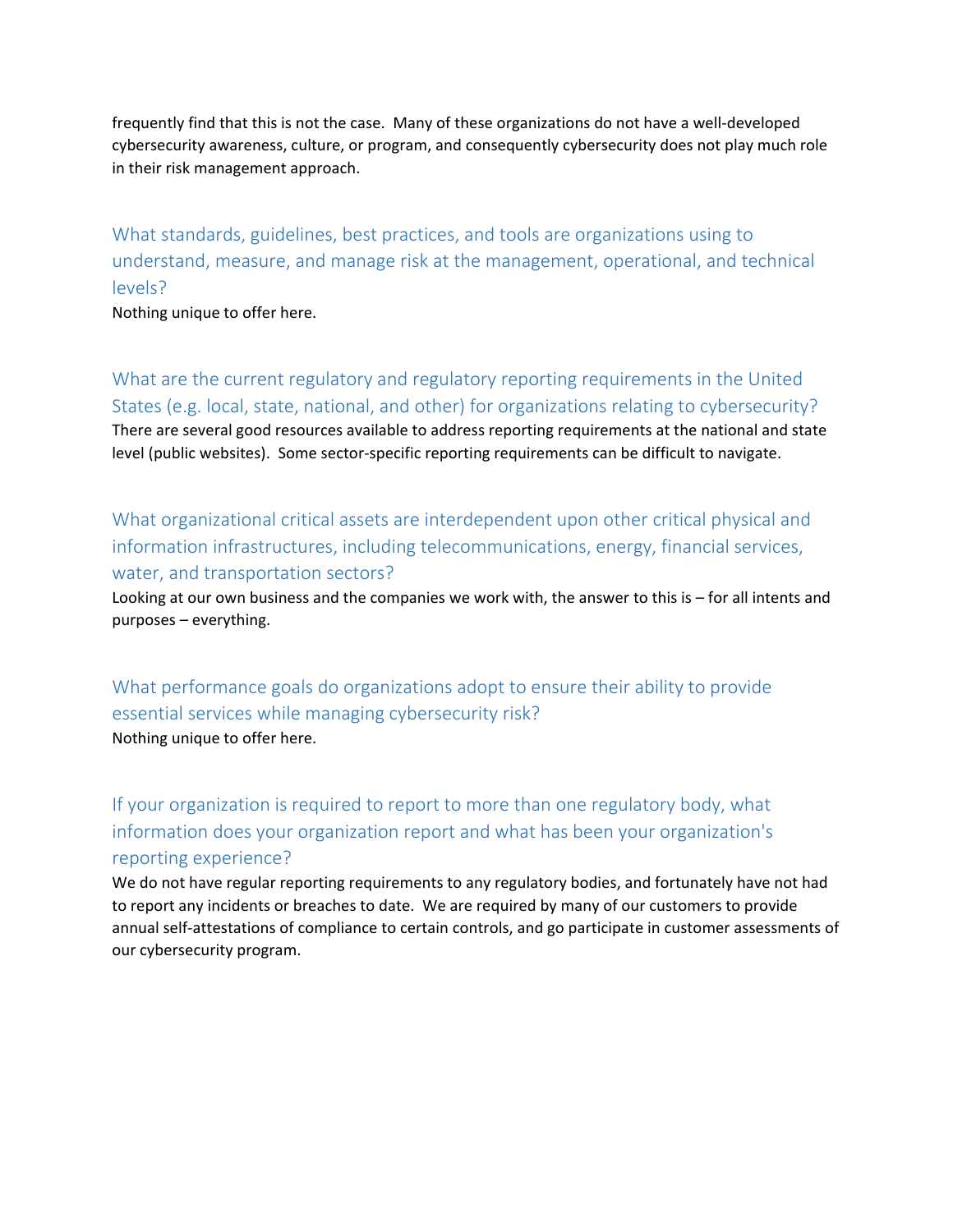## What role(s) do or should national/international standards and organizations that develop national/international standards play in critical infrastructure cybersecurity conformity assessment?

In terms of assessing conformity, approaches similar to those used by other international organizations (ISO, etc.) is a proven model. It is important that conformity assessments under this framework are consistent and – through an accreditation process or something similar – universally accepted.

In at least some sector-specific standards (specifically Defense, in this case), certification and accreditation (i.e., going through a conformance assessment) must be initiated by agency or contract and cannot be voluntarily initiated by an organization (except in rare cases). Additionally, because an accreditation is based on acceptable risk for a specific company/program/mission, it is not necessarily valid for other uses or customers. At this point we don't have any concrete recommendation for how this can be addressed, as different risk profiles necessitate different implementations, but would encourage the community developing this framework to tackle the issue of universally-recognized conformity assessments.

# Use of Frameworks, Standards, Guidelines, and Best Practices

*As set forth in the Executive Order, the Framework will consist of standards, guidelines, and/or best practices that promote the protection of information and information systems supporting organizational missions and business functions.*

*NIST seeks comments on the applicability of existing publications to address cybersecurity needs, including, but not limited to the documents developed by: international standards organizations; U.S. Government Agencies and organizations; State regulators or Public Utility Commissions; Industry and industry associations; other Governments, and non-profits and other non-government organizations.*

*NIST is seeking information on the current usage of these existing approaches throughout industry, the robustness and applicability of these frameworks and standards, and what would encourage their increased usage. Please provide information related to the following:*

#### What additional approaches already exist?

In the international space, ISO/IEC 27001 of course is (we believe) the most recognizable standard in this space. In the supply chain space, of particular interest at the moment are ISO/IEC 27036 (currently in draft form), and the Aerospace Industries Association (AIA) NAS9924 ("Cyber Security Baseline") was just released in the past few months.

In the government/national security space there's FISMA and NIST guidelines as well as the DoD's DIACAP and NISPOM policies/guidelines.

Although not a formal standard, we are strong advocates of the SANS Top 20 as a baseline for any organization.

#### Which of these approaches apply across sectors?

There are elements of all the above approaches that have applicability across all or at least most sectors.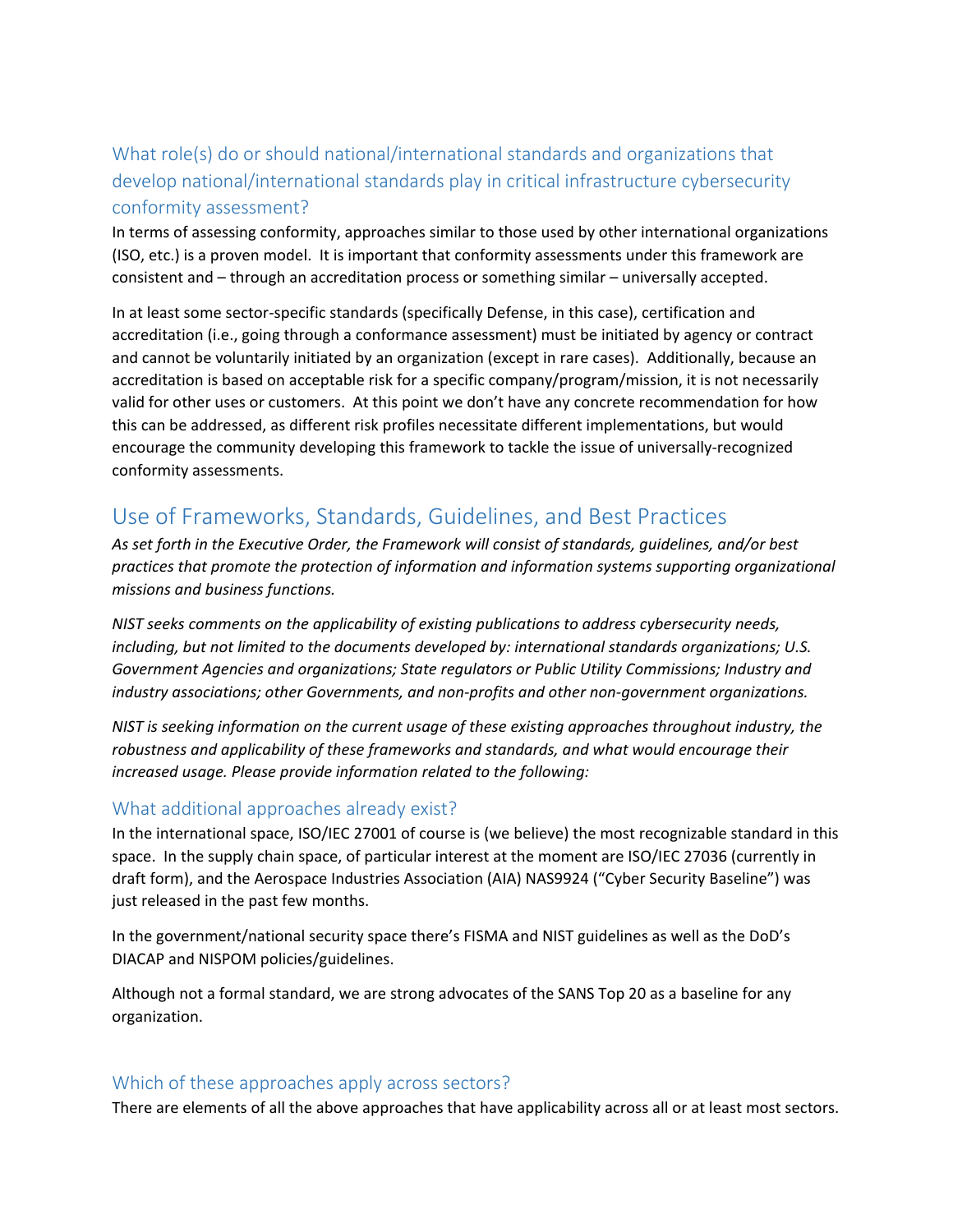#### Which organizations use these approaches?

Our organization uses ISO/IEC 27001 as our overall information security management framework. At the implementation level, we leverage the SANS Top 20 as well as a subset of the NIST 800-53 controls.

#### What, if any, are the limitations of using such approaches?

The limitations are really in finding the right balance between standards comprised of controls that are highly prescriptive but often place a heavy burden on organizations (especially smaller organizations) and more general standards that are highly scalable (both up and down) but as a consequence don't provide enough in the way of hard standards to give outside entities any real assurance without those entities performing an assessment or audit of their own.

#### What, if any, modifications could make these approaches more useful?

A framework that contained elements of both approaches – prescriptive controls with quantifiable, universal definitions of conformity (or, even better, degrees of capability/maturity) as well as scalable information risk management frameworks that can be tailored to the size and business processes of individual organizations.

How do these approaches take into account sector-specific needs? Nothing unique to offer here.

### When using an existing framework, should there be a related sector-specific standards development process or voluntary program?

While we have to respect that there are fundamental differences in the needs and operating environments of these sectors, there is a deep need within the field at this point to corral the number of differing standards and programs and begin working towards a dominant design in cybersecurity. This is, of course, a daunting proposition but we must try to leverage the momentum generated by this Executive Order to drive the process forward. If we can make headway in developing a universallyapplicable framework, the nature of a competitive market will take it from there.

### What can the role of sector-specific agencies and related sector coordinating councils be in developing and promoting the use of these approaches?

The single greatest role these agencies and councils can be is promote cross-sector standards unification to the greatest extent possible. While there are undoubtedly sector-specific requirements that must be addressed by these organizations, they must take the lead in working towards a unified standard wherever possible.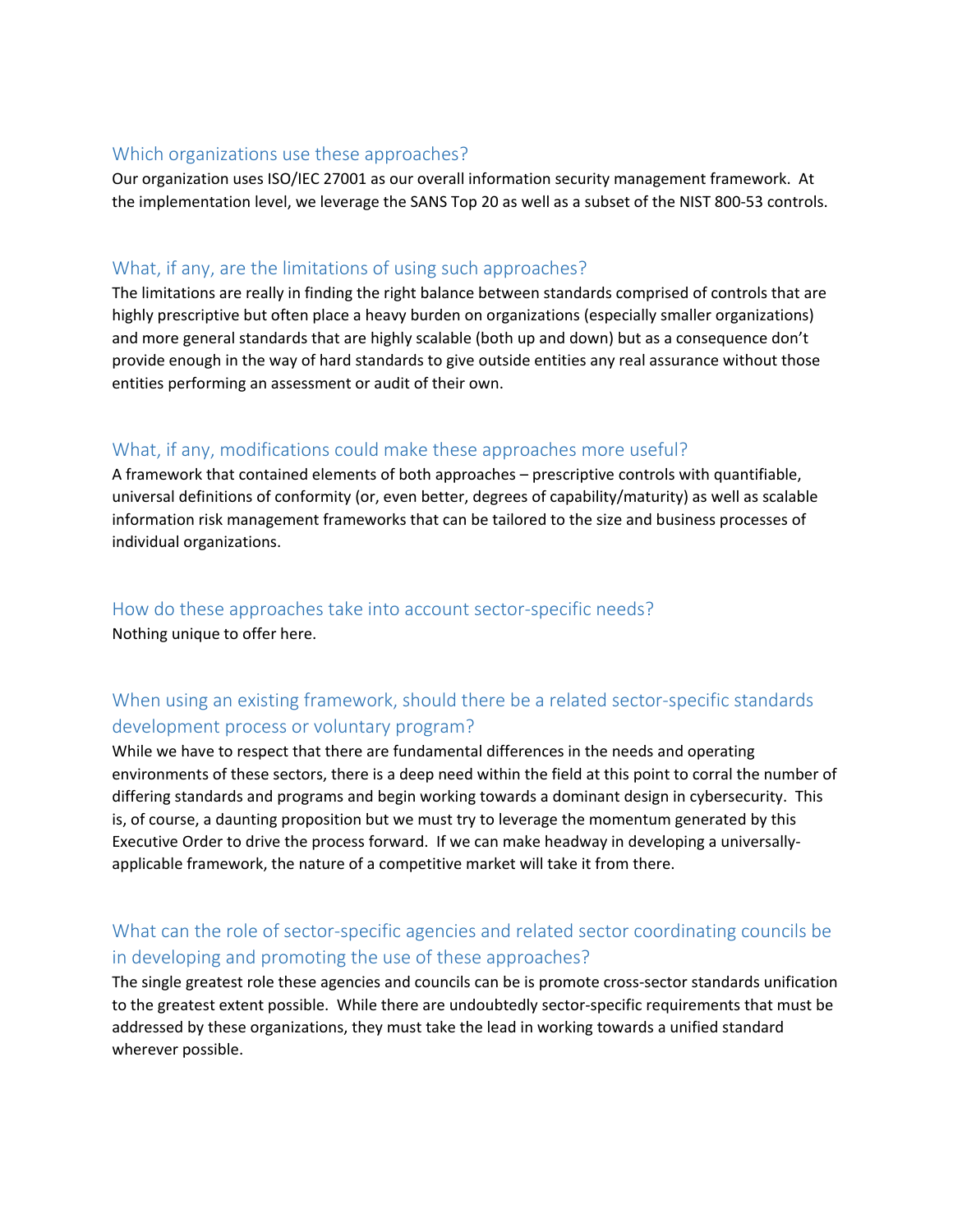#### What other outreach efforts would be helpful?

Nothing unique to offer here.

# Specific Industry Practices

*In addition to the approaches above, NIST is interested in identifying core practices that are broadly applicable across sectors and throughout industry.*

*NIST is interested in information on the adoption of the following practices as they pertain to critical infrastructure components:*

- *Separation of business from operational systems;*
- *Use of encryption and key management;*
- *Identification and authorization of users accessing systems;*
- *Asset identification and management;*
- *Monitoring and incident detection tools and capabilities;*
- *Incident handling policies and procedures;*
- *Mission/system resiliency practices;*
- *Security engineering practices;*
- *Privacy and civil liberties protection.*

Are these practices widely used throughout critical infrastructure and industry? Yes but often to different degrees and not as a holistic effort.

How do these practices relate to existing international standards and practices? Nothing unique to offer here.

### Which of these practices do commenters see as being the most critical for the secure operation of critical infrastructure?

There's no easy answer to this, as all the practices listed above are critical to the secure operation of a system. However, at a high level:

- **Security engineering practices** 
	- o Identification and authorization of users accessing systems
	- o Use of encryption and key management
	- o Separation of business from operational systems
	- o Privacy and civil liberties protection
- Mission/system resiliency practices
	- o Incident handling policies and procedures
	- o Monitoring and incident detection tools and capabilities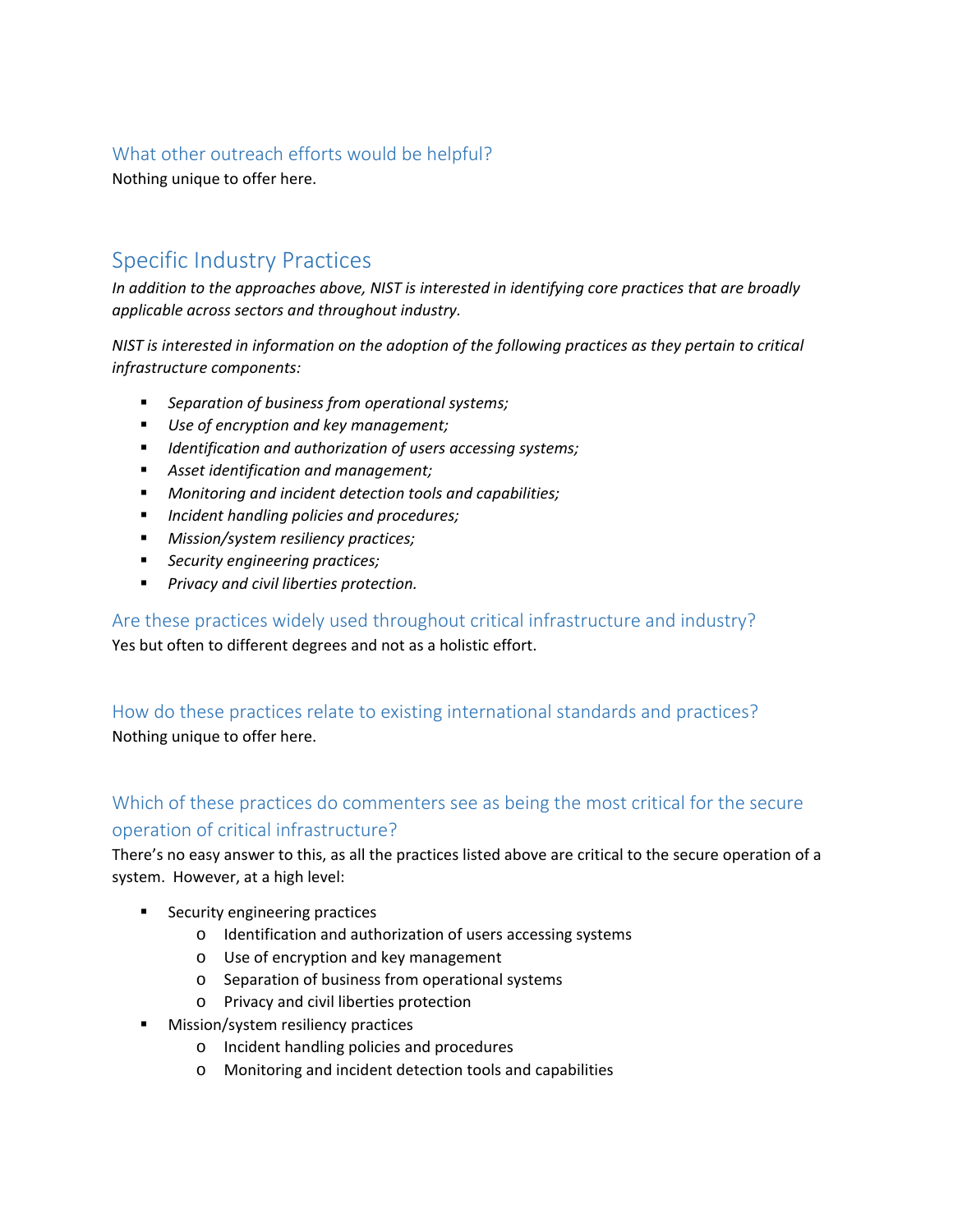#### Are some of these practices not applicable for business or mission needs within particular sectors?

Almost any business in any sector (and, for many of these practices, individual end users) benefit from these practices. In looking at the larger ICT ecosystem, any network open for exploitation can be leveraged for large-scale distributed attacks.

#### Which of these practices pose the most significant implementation challenge?

Balancing monitoring and incident handling policies and procedures with privacy and civil liberties protection is a tremendous challenge, especially in multi-national organizations. Striking a balance is hard enough from a purely technical perspective, but when factoring in the privacy regulations of the international community can get practically impossible and dramatically increase the cost and complexity of monitoring and auditing. Developing robust monitoring capabilities, policies, and procedures is (relatively speaking) feasible but difficult (see below); incorporating diverse international privacy laws and PII protection requirements while trying to manage a network as a unified whole makes the issue nearly impossible. Some examples from our experiences include working within and between "safe" countries including the U.S., U.K., and Germany.

Separate from the balancing act described above, robust monitoring and incident handling requires qualified personnel who are in short supply. There are plenty of technologies and tools, but not enough people trained and qualified in their usage and interpretation to determine what an incident is or how incidents can be contained/prevented.

Encryption and key management poses a particular hurdle to smaller businesses, as the cost of entry is relatively high for these organizations. While various sectors have robust PKI platforms in place, there must be a simple and cost-effective way to extend this down the supply chain.

## How are standards or guidelines utilized by organizations in the implementation of these practices?

Standards help organizations mature from individual controls implemented by (typically) the Security or IT organizations and into the realm of information risk management. Without these high-level standards (i.e. ISO/IEC 27001), implementation of the above practices is more of an undirected "whacka-mole exercise" rather than an integrated defense based on specific threats to the organization.

With that said, in many cases organizations will push hard to initially demonstrate compliance to these standards but, in the long run, treat it as a "check the box" exercise. An exception is many financial institutions, who (likely due to SOX) seem to put much more effort into long-term sustainment of their cybersecurity investments and risk management programs.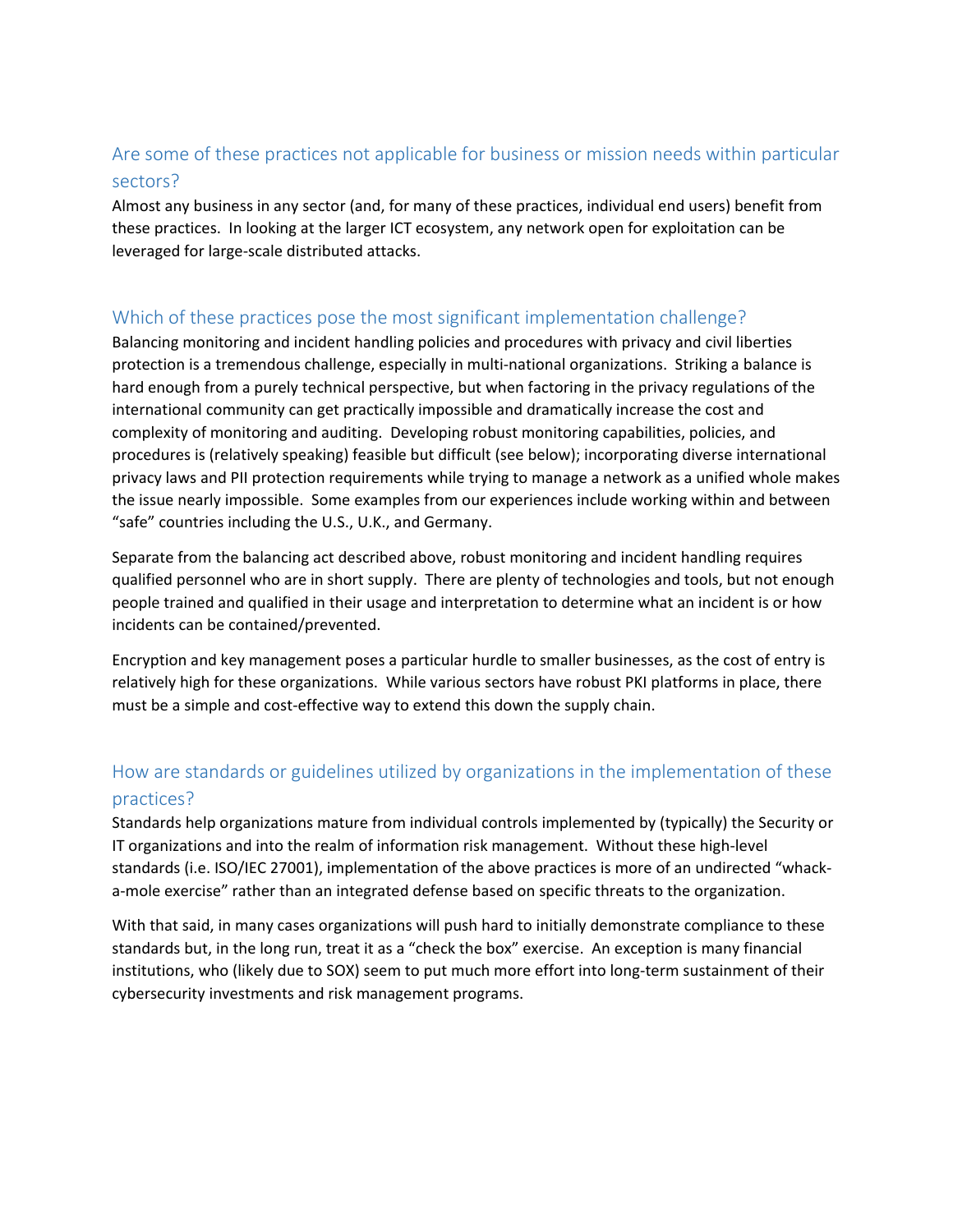### Do organizations have a methodology in place for the proper allocation of business resources to invest in, create, and maintain IT standards?

In our experience, most small/medium businesses do not. Many such organizations do not have a formal risk management process, and consequently building the business case for investment, creation, and maintenance of IT standards is difficult.

### Do organizations have a formal escalation process to address cybersecurity risks that suddenly increase in severity?

Again, in the context of small/medium businesses our experience suggests no.

### What risks to privacy and civil liberties do commenters perceive in the application of these practices?

Our business is very focused on field activities, with a large BYOD footprint. Due to the nature of our business, it is very difficult – and sometimes not permitted – for us to supply our personnel with equipment, yet we remain to various extents liable for the protection of information furnished to or generated by them.

In trying to secure equipment we do not own or control, with personal (or sometimes other companies') data, we have encountered numerous cases of potential privacy concerns and have had to scale back on our monitoring efforts to avoid risk. Some guidance on balancing the risks of

### What are the international implications of this Framework on your global business or in policymaking in other countries?

As a service provider to many of the critical infrastructure sectors, we would seek to be an early adopter of this framework. However, many other countries we do business in are actively developing their own standards and policies around cybersecurity, risk management, and privacy protections. Maintaining compliance with these diverse requirements is an exercise we expect to be extremely difficult.

#### How should any risks to privacy and civil liberties be managed?

Nothing unique to offer here.

### In addition to the practices noted above, are there other core practices that should be considered for inclusion in the Framework?

While it doesn't quite fit into the list of "core practices" described above, we believe that the framework must address cybersecurity in the supply chain, as this is an area in desperate need of attention. Most primes in the critical infrastructure sectors (typically larger corporations) have implemented the core practices described above (at least in the A&D space); however, their products and systems are only as